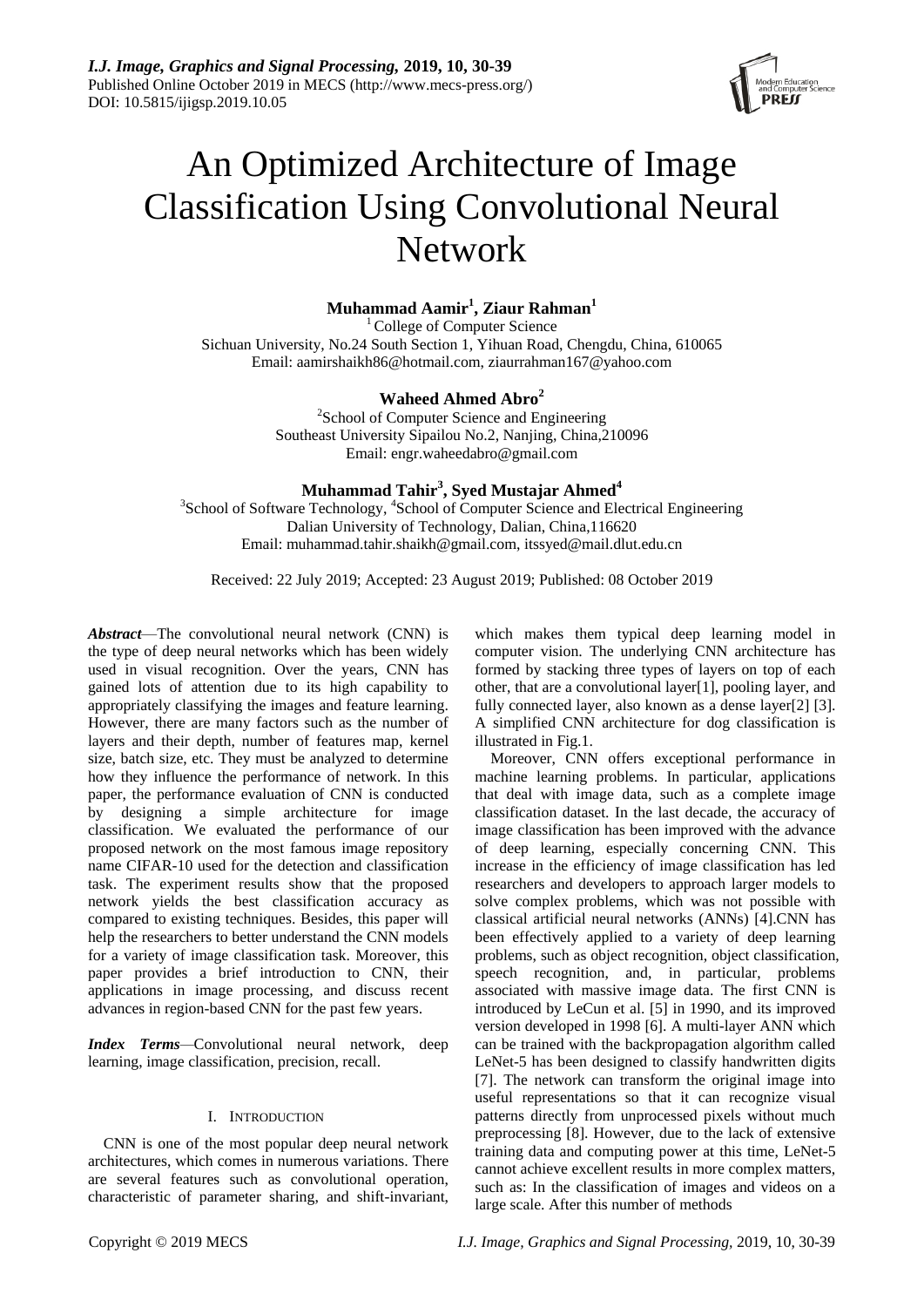

Fig.1. A simplified CNN architecture for dog Classification

have been proposed to address the difficulties in training the deep neural network.

Most unusual is a popular deep CNN, developed byKrizhevshy et al. [9] was AlexNet.The network introduced in 2012 included the availability of high computing devices (i.e., GPU, a very deep network of 60 million and 650,000 neurons, etc.). AlexNet outperformed all previous competitors and accepted the challenge by reducing the error of the top 5 to 15.3%. The error rate of the top 5 positions, which is not a variation of CNN, was around 26.2%. With the popularity of AlexNet, in 2013, Matthew et al. [10] developed a model to visualize and understand the convolutional network, attempting to outdo the model developed by Krizhevsky et al. After the visualize model of Krizhevsky et al. it is observed that the small changes in architecture improved classification performance. The only disadvantage of AlexNet is that the model had too many parameters.

Extending our discussion about CNN, NIN et al. [11] team developed the network which utilized a fewer number of parameters. The model had 7.5 million parameters, as compared to AlexNet's 60 million parameters. Furthermore, Google team purposed a new, deep CNN model, called the Inception [12]. This model reduced the network parameters to 4 million as compared to AlexNet's 60 million parameters. Besides, for object detection, the model used a similar approach to R-CNN, but, for proposals generation, the model combined selective search and multi-box methods, with 50% of proposals taken from the selective-search and 200 proposals received from the multi-box [13]. Furthermore, an improvement of Inception- ResNet is proposed by Dai et al. [14], which introduces deformable convolution and deformable region of interest (ROI) pooling. Moreover, VGG et al. [15] team developed an even more in-depth CNN. The team observed that the depth of the convolutional system has a great deal of impact on image detection. For their mode, the VGG team utilized a small 3×3, convolutional filters and set the convolutional stride to one. Therefore, no information got lost, all while using has 19 weighted layers.

On the other hand, numerous methods have been proposed to improve CNN and to apply CNN effectively in computer vision task. Researchers are trying to find solutions to a variety of problems by adopting CNN and its components, such as: For example, layer design, regularization, loss function, fast computation, and activation function. SqueezeNet et al. [16] presented a small DNN architecture that achieves an AlexNet level precision in ImageNet with 50 times fewer parameters. Also, the proposed method can be compressed to a size of 0.5 MB using the compression techniques of the model, which is smaller than that of AlexNet. Besides, Joseph et al. [17] proposed a CNN architecture called YOLO (You Only Look Once) for the unified recognition of objects in real-time. The network has 24 convolutional layers, followed by two fully connected layers. By alternating the convolution layer  $1 \times 1$ , the space of the features is reduced from the previous layers. Convolutional layers are pre-trained on the ImageNet classification task by setting half the resolution of an input image that is  $224 \times 224$ , and then the resolution has doubled for detection. Jonas et al. [18] proposed a CNN architecture for learning sequence by sequence. The model exceeds the recurrent models that could not recognize the structure of the composition in the sequences. Moreover, during the training process, all the elements can be fully parallelized for the better computations. Besides, nonlinearities are made fixed and independent of the input length for more natural optimization. Aayush et al. [19] proposed PixelNet, using pixels for representations.

Based on these research patterns, to the best of the authors' knowledge, the problem of image classification using CNN is still in its infancy in the experimental findings and needs to be addressed appropriately. Therefore, to meet this goal in this research effort, the authors have introduced a network named "a simple CNN," which classify the different objects in CIFAR-10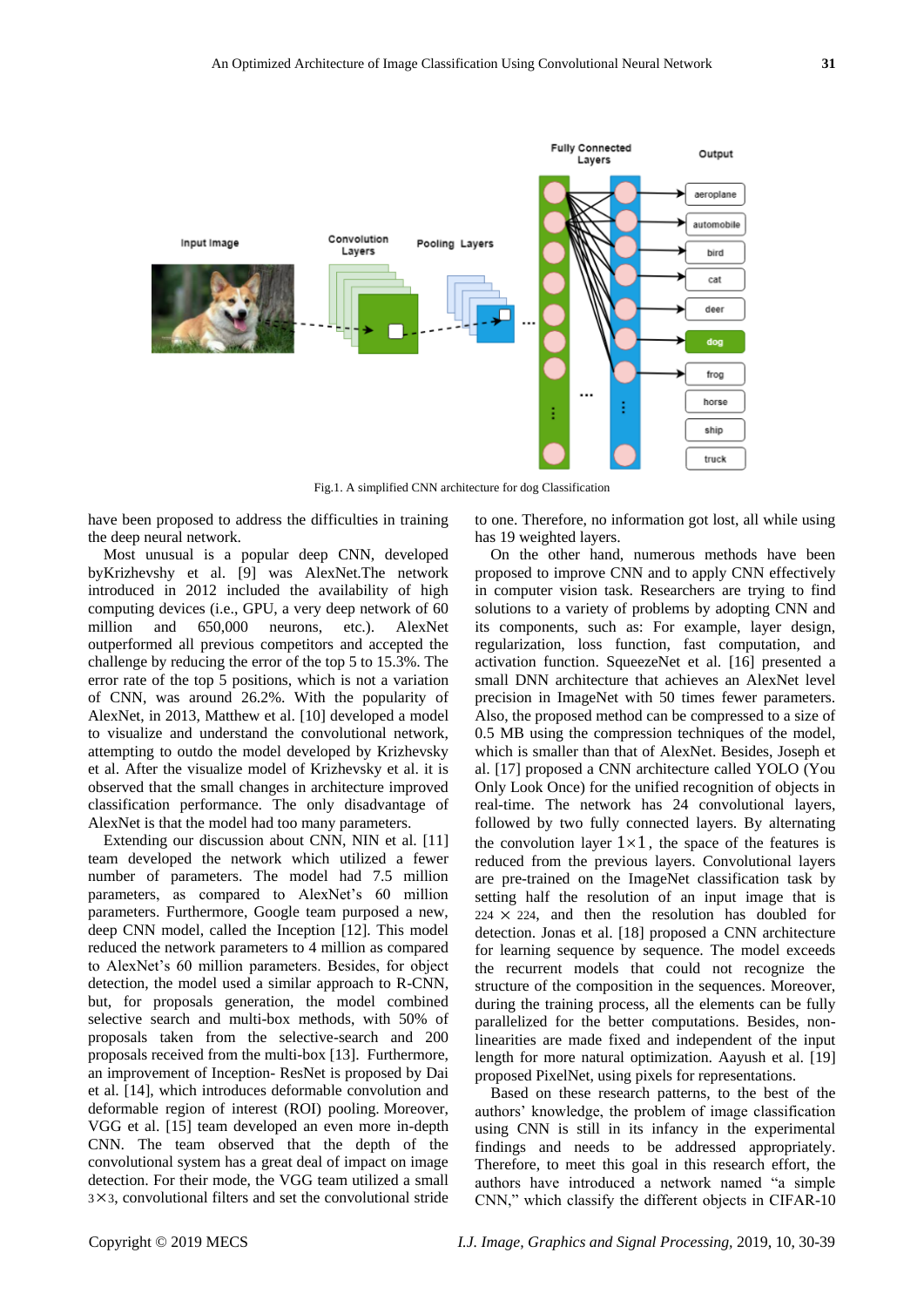imaginary and compare its performance with other existing image classification methods. The proposed network used in this study is an improvement over the traditional approaches to image classification. Moreover, the proposed network takes the fewer parameters, requires less memory and robustly minimizes the cost of iterations to classify the objects more quickly, which distinguishes this study from past research paradigms.

Furthermore, this paper is organized as follows: Section II presents the theoretical background of the study in details. Section III contains the proposed architecture. Section IV reports the experimental results. Section V offers discussion of the results. Finally, Section VI presents the conclusion and future work.

## II. THEORETICAL BACKGROUND

CNN has been used successfully in a wide range of tasks of computer vision and natural processing, such as the classification of images, the recognition of objects, the locating of objects, the tracking of objects, the generation of images, the estimation of human postures , the recognition and detection of texts, the visual question and answering , the recognition of actions, the visual saliency detection and the labeling of scenes. Its ability to handle a wide variety of tasks has given a breakthrough to deliver cutting-edge performance, especially in the field of computer vision and image processing. Besides, recent developments and advancements in CNN have led to outstanding performance, and its ability to be used in a variety of applications has revolutionized the world and its community. CNN is one of the most popular ANN architectures and has been used for a long time in image classification. The most popular use of CNN is to improve the accuracy of image classification. Compared to other methods, CNN achieves better classification accuracy for large data sets, as it allows the joint learning of features and classifiers [7]. Following the success of AlexNet, several contributions have significantly improved the accuracy of the classification by reducing the size of the filter [10] or by expanding the depth of the network [15,12].

However, the most successful approaches to object detection are currently extensions of image classification models. Detecting and classifying objects is one of the main problems in image processing. Over the years, many approaches to object detection have been proposed to solve these problems [20]. Also, object detection techniques have been categorized into two categories: CNN-based and non-CNN-based approaches. Approaches to recognizing objects that are not based on CNN, such as HOG, SVM, DPM, etc., have been widely used to classify object proposals into corresponding object categories [21].

Within the past several years, multiple attempts have been made to use CNN for object detection. The most prominent methods such as R-CNN [22], Fast R-CNN [23], Faster R-CNN [24], R-FCN [25], single-shot multibox detector (SSD) [26], and others to locate and classify objects, not only label the class of an object, but also draw a bounding box around the position of the object in the image. This efficient detection capability makes the detection of objects a much more difficult task than the classification of images from conventional computer vision techniques.

Moreover, comprehensive review of the works which utilizing CNN to achieve robust performance is discussed as follows:

## *A. Object Tracking*

Object tracking has always been a challenging research problem and has played an essential role in a variety of machine vision applications. In recent years, the tracking of objects has been widely used in the fields of transport, medical, military, and others [3]. Targeting forgone objects is a great challenge. There may be a variety of problems that affect the performance of object tracking algorithms, such as background noise, deformation, occlusion, sudden movement, and illumination variation. CNN has achieved great success and prevalent in many areas of computer vision. CNN has drawn a lot of attention among the vision community, along with visual object tracking. Several attempts have been made to achieve a robust visual tracking by combining deep neural networks. D. Li et al. [3] have developed an online tracking algorithm based on CNN. The framework combines CNN with kernelized correlation filters (KCF). Further to object tracking, the method achieves satisfactory tracking accuracy and robustness. Zhang et al. [27] developed a technique which solves the problem of multiple object tracking. The method combines CNN with the frame-pair input method for multi-object tracking also improves the tracking performance compared with previous deep neural networks-based trackers. Nevertheless, deeper systems are challenging to learn, and the spatial information is weaker in deeper layers, which positively affects the performance to localize the target. Moreover, Kokul et al. [28] have developed system learn discriminative features while reducing the spatial information lost.

## *B. Text Detection and Recognition*

The text detection from images and character recognition is a challenging problem, which has achieved the significant amount of attention due to the many variations and uncontrollable factors, such as, variations in texts background, lighting, texture, font, size, style noise, and geometric distortions. However, various methods have been proposed to overcome these problems. The use of CNN has significantly improved both text detection and character recognition. Ren et al. [29] have proposed a novel scene-text detection algorithm based on CNN. The method uses a modified MSER detector I-MSER that extracts non-overlapped areas of the images to capture the text. Besides, the algorithm achieves high recall and excellent results. However, it is necessary to improve the speed of text detection and detection consistency. Nagaoka et al. [30] proposed the Multi-RPN Faster R-CNN model for text detection, which enhances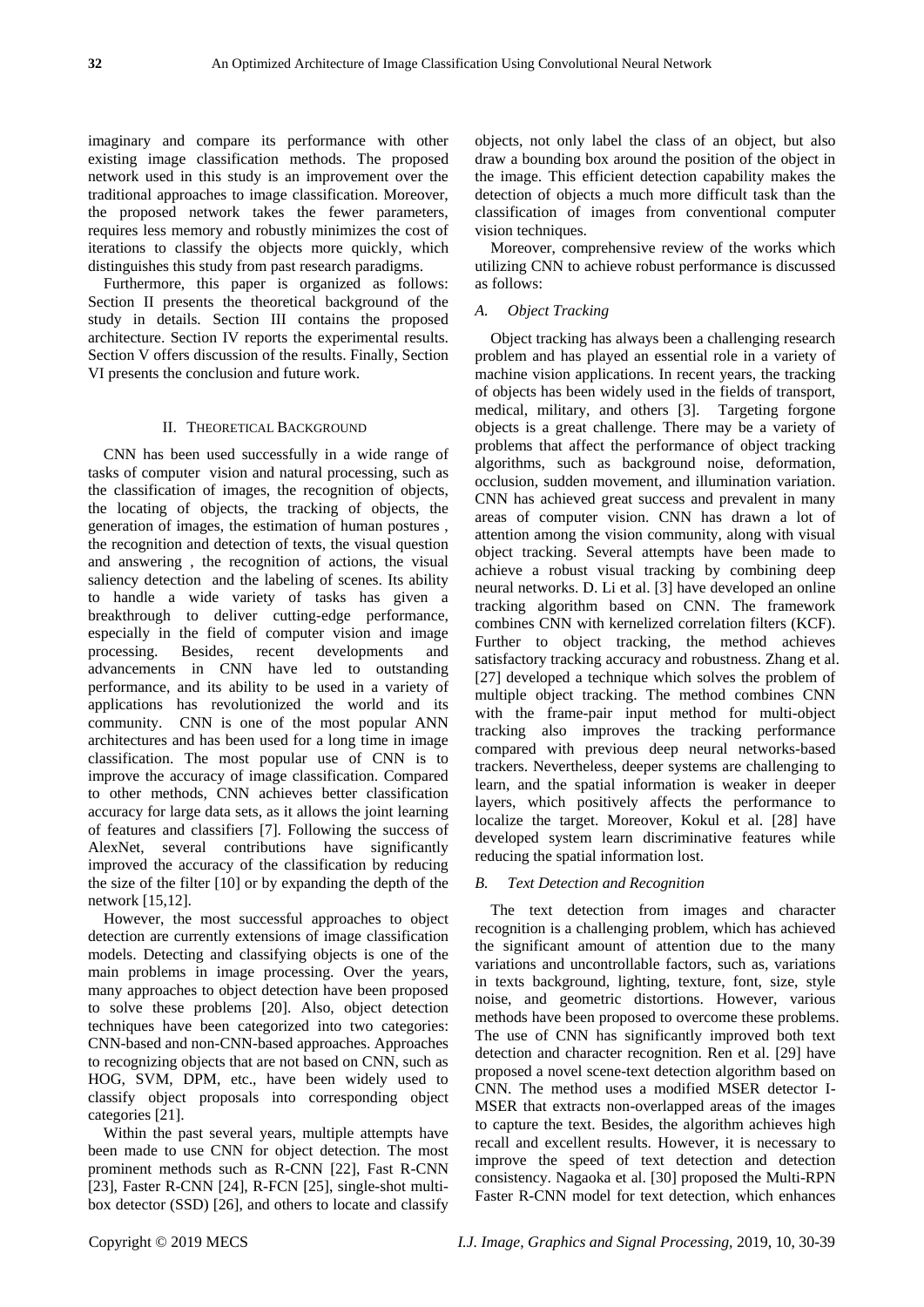the detection score dramatically and more variety of texts generated in natural scene images.

#### *C. Visual Silence Detection*

In recent years, visual saliency detection has been one of the main problems in the field of computer vision, which has received increasing attention in many applications for complex tasks such as cognitive psychology, neurobiology and image processing. Visual saliency is the ability of an image processing system to locate the most relevant areas of the image quickly. CNN has already achieved significant results in the task of visual recognition, such as recognition of objects, paring of scenes, and classification of images. CNN is considered the correct option for this task. As a result, numerous computational models have been developed to detect visual saliency using CNN [31]. H. Misaghi et al. [32] have proposed a CNN-based visual saliency method which can identify multiple salient regions to any input size. G. Li et al. [33] have developed a high-quality visual saliency method, which extracts more robust multiscale features using CNN. The system considered as one of the successful visual recognition methods. Besides, a deep saliency multitasking model based on CNN has been proposed to investigate the feature sharing properties of salient object detection with a significant reduction in feature redundancy [34].

#### *D. Visual Question Answering*

Visual question answering is a technique to automatically produce the correct answer to arbitrary human-specific text-based questions from the image. The recent achievements of CNN in a wide variety of task have transformed them into one of the most useful architectures of current times. Therefore, CNN, have also been successfully applied to visual question answering. Singh et al. have proposed a system which combines CNN and long short-term memory networks (LSTM) to answer open-ended questions that are grounded in images [35].

[Furthermore, Noh](http://cvlab.postech.ac.kr/~hyeonwoonoh) et al. [36] have developed the method, which joins CCN and parameter prediction network (PPN) for image questioning answering. The proposed method achieves robust performance on all possible public image questioning and answering benchmarks.

#### *E. Human Pose Estimation*

Human pose estimation remains the most challenging problem in computer vision until today, which has been receiving lots of consideration for well over 15 years. Despite many years of research, pose estimation still well-thought-out as a challenging task. However, until now, some approaches have been developed to achieve dynamic performance. Though, researchers are unable to get satisfactory results due to the variability of non-linear effects, such as variation in the visual appearance of a human in images, change in the lighting conditions, and variability in human physique. Besides, the occlusions in the images, the complexity of the human skeletal structure, and the high dimensionality of the posture can significantly affect performance.

Due to the above challenges, the estimation of the posture remains a challenging and mostly unresolved problem. CNN has been used with great success in a variety of visual tasks, such as: For example, the classification and detection of objects, facial recognition, text recognition, video action recognition and much more. As with other visual recognition tasks, the use of CNN in estimating human posture has dramatically improved performance due to CNN's abundant learning ability. Bearman et al. [37] has designed a CNN for the estimation of the human pose and the activity classification. The proposed method addressed the problem of regression of the estimation of joint human location and reached a PDJ value of around 60%. In addition, they achieved a classification accuracy of 80.51% in 20 activity categories. Toshev et al. [38] proposed a method for human pose estimation based on the deep neural network. In this model, pose estimation is formulated as a joint regression problem. The proposed method estimates the human pose based on the deep neural network. In this model, posture estimation is formulated as a joint regression problem. The approach leads to estimates of very high precision poses, and it's because the posture can be grounded in a holistic manner. The model is considered simple and powerful and shows the cascade of DNN regressors.

Liu et al. [39] has proposed a system based on CNN, which takes the RGB image as an input to estimate the head pose. The use of CNN dramatically improved the error rate and can get a test regression Euclidean loss of less than 0.0113. Tomas et al. [40] has proposed an efficient model for accurately estimating the pose of humans in gesture videos. The method evaluated on the BBC TV singing dataset. The achieved results show that pose predictions are significantly better, and the process is faster to compute than recent approaches. Furthermore, H. Vu et al. [41] has proposed a graphical model based on the estimation of human posture using CNN. The proposed CNN's configuration not only improves the accuracy of the existing network by up to 2% but also use fewer parameters, resulting in greater HPE accuracy and a more straightforward network structure.

## *F. Human Action Recognition*

The growing popularity of CNN and its use as a practical solution for many vision problems have led many researchers to apply CNN to the tasks of video analysis and video comprehension, such as the detection of human actions. Based on the adoption of the methods using CNN, the recognition of human actions has significantly improved recognition performance. The detection of human actions based on CNN has been widely applied to some real-world applications, such as the detection of smart surveillance events, humancomputer interaction, and video retrieval.

However, recognizing human actions in videos without restrictions is a challenge due to some real conditions such as different viewing angles & speed of actions, light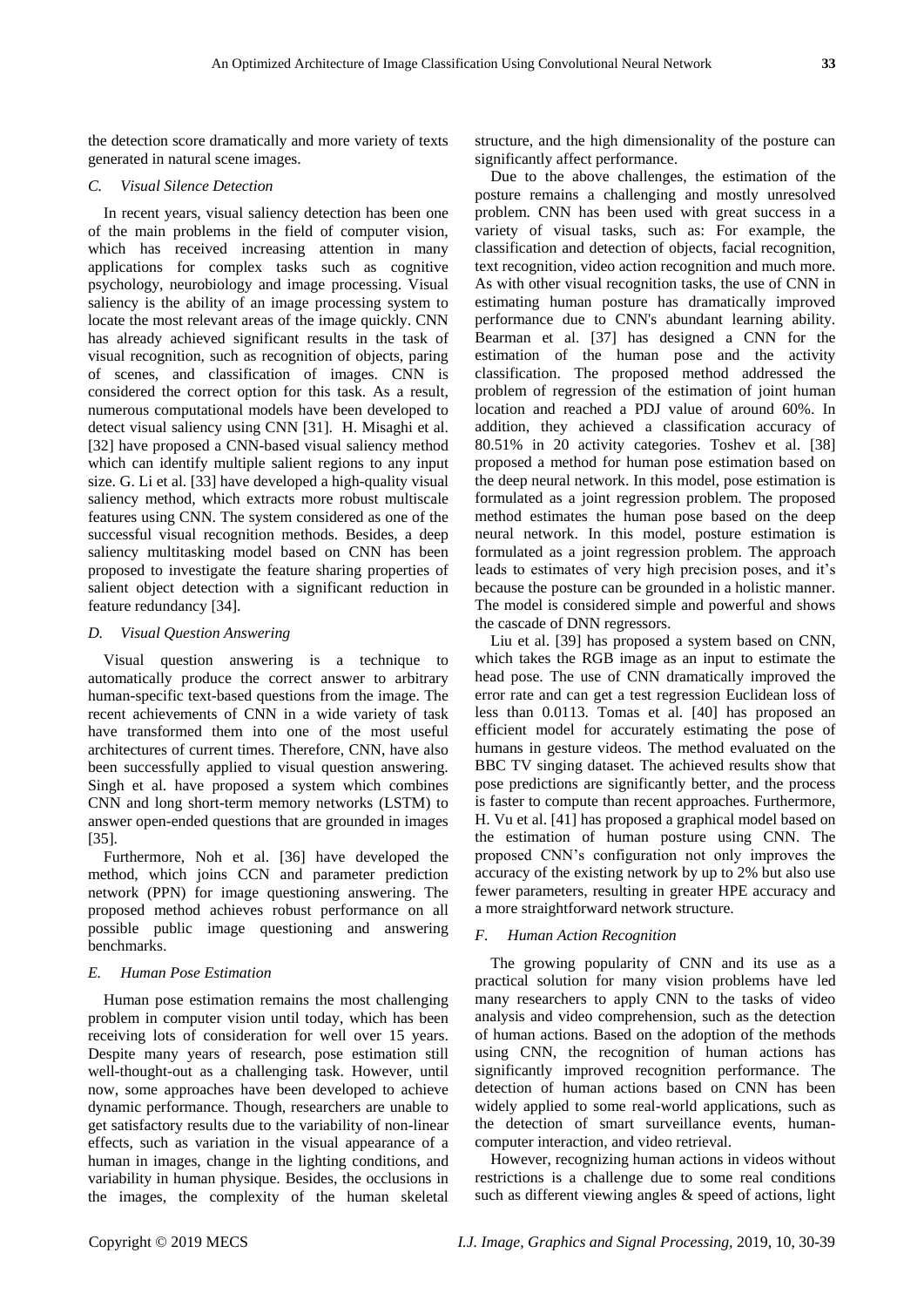variations, and occlusion. Cheng et al. [42] has proposed a video surveillance system for real-time detection of human actions that predict human actions using temporal and CNN images. The use of CNN has achieved superior performance, and the process can be performed at approximately 20 frames per second, which is an excellent efficiency compared to other existing approaches. Wang et al. [43] has proposed a human action recognition method using CNN and their results compared with the bag of words (BOW) algorithm method. The experimental results show that the use of CNN outperforms the existing BOW method. Ravanbakhsh et al. [44] has developed the technique for action recognition using image-based CNN features. Optical flow inspires the technique. The CNN-flow has introduced to achieve better performance on action recognition accuracy as compared to other traditional methods.

Furthermore, Lin et al. [45] has introduced another cascaded deep architecture approach to human action recognition. The method uses factorized spatiotemporal CNN. The network effectively learns the spatiotemporal features using standard back-propagation. Earnest et al. [46] have developed the hybrid deep neural network model for efficient human action recognition. The method uses the bank features of the action to achieve the diversity of the classifier by diversifying the input features and varying the initialization of the ANN weights. The proposed method leads to a high recognition accuracy of 99.68%.

#### *G. Scene Labeling*

Scene labeling is a well-studied problem in image processing. This is the most difficult step towards a complete understanding of the image. Deep learning is currently a field of modern and active research, especially CNN. CNN is one of the most effective architectures for labeling scenes. The numerous parametric and nonparametric models have been proposed for labeling scenes [47,48,49,50,51].

C. Farabet et al. [52] have introduced a multi-scale CNN to learn scale-invariant local features for scene labeling. However, the proposed made failed to ensure the global contextual coherence and spatial consistency. To address this problem, CNN is combined with some post-processing techniques such as superpixels, CRF, and segmentation trees. Later T.Kekec et al. [53] have proposed a method which combines two different CNN models. The technique can learn context information and visual features in separate networks. The technology has drastically improved the learning accuracy by carefully designing the pre-processing steps to help the learning.

Islam et al. [54] has introduced the method for dense image labeling using CNN. The proposed approach combines CNN with support vector machine (SVM) classifier. The model is evaluated on the Stanford datasets for background data (semantic, geometric) and Pascal VOC 2012. The result shows that the proposed model outperforms as compared to other existing techniques. Ming et al. [47] has developed the method for scene labeling, which uses CNN with intra-layer recurrent connections. The process can perform local feature extraction along with context integration, simultaneously. The backpropagation through time (BPTT) algorithm is used to train the system. Furthermore, the experimental result shows the effectiveness and efficiency of the model, which is the best over two benchmark datasets.

#### III. PROPOSED ARCHITECTURE

A simple architecture has been designed to improve the expression ability and the performance of the network. However, we aimed to develop a simple optimal system with less memory consumption — the network which is not as deep as possible. Additionally, a simple network which can be fit to different situations. The block diagram of the proposed network shown in Fig.2 and a description of the design of the layers can be seen in Table 1. In addition, the output of each layer  $\&$  its shape and the number of parameters obtained in each layer are shown Table 2.

- *A. The network was designed as follow:*
	- Convolutional input layer, 32 feature maps with a size of  $3\times3$ , a rectifier activation function, and a weight constraint of max norm set to 3.
	- Max Pool layer with size  $2 \times 2$ .
	- Convolutional layer, 64 feature maps with a size of  $3\times3$ , a rectifier activation function, and a weight constraint of max norm set to 3.
	- Max Pool layer with size  $2 \times 2$ .
	- Dropout set to 20%.
	- Convolutional layer, 128 feature maps with a size of  $3 \times 3$ , a rectifier activation function, and a weight constraint of max norm set to 3.
	- Max Pool layer with size  $2 \times 2$ .
	- Flatten layer.
	- Fully connected layer with 512 units and a rectifier activation function.
	- Dropout set to 50%.
	- Fully connected output layer with 10 units and a SoftMax activation function.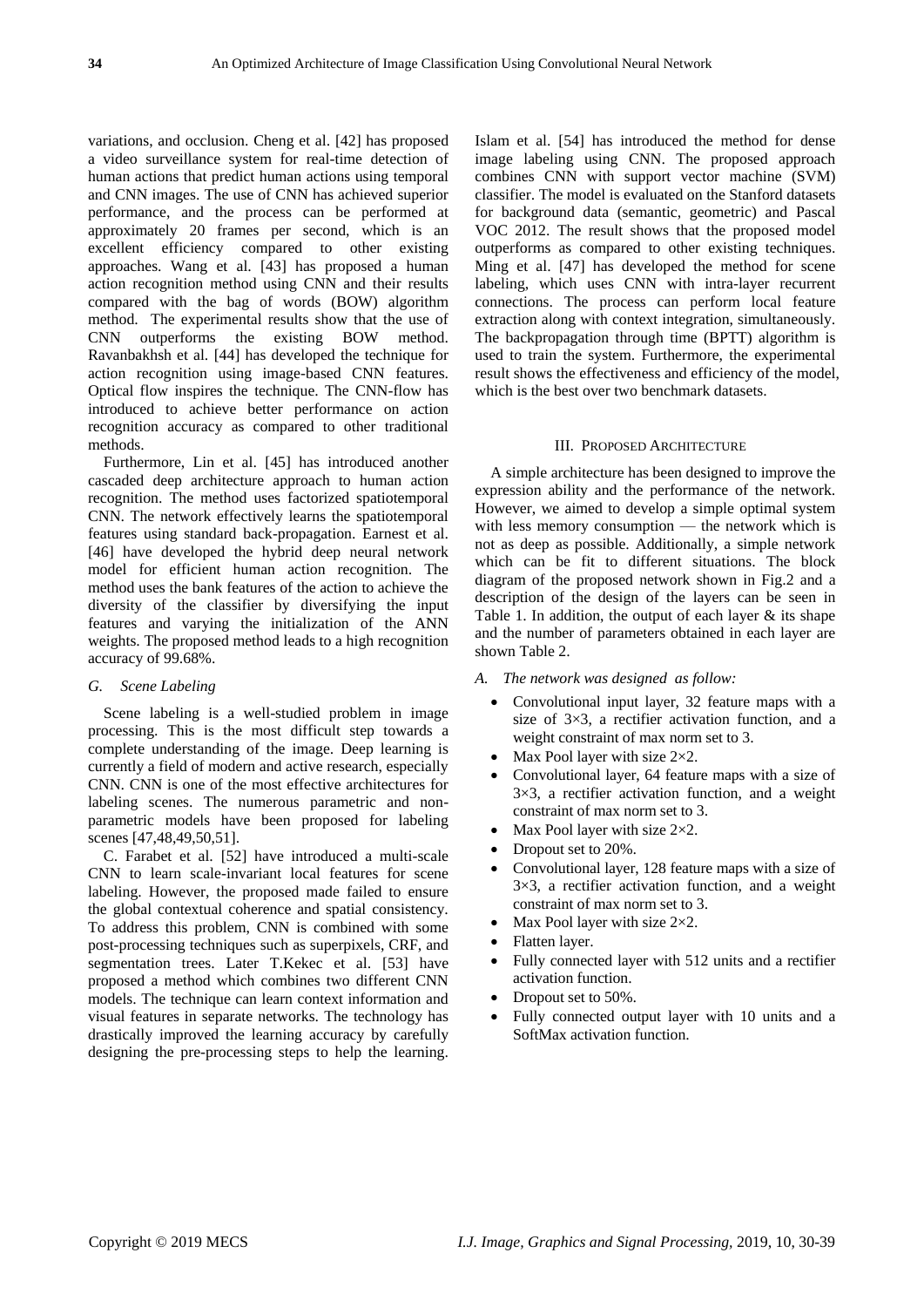

Fig.2. The architecture of proposed CNN



Fig.3. Examples of images from CIFAR-10 in all the ten different classes

Table 1. Description of the layers in the network

| <b>Layers</b>      | <b>Type</b>        | <b>Number</b><br>of Maps | <b>Dimension</b><br>of Filters | Weight<br>constraint of<br>the max<br>norm |  |
|--------------------|--------------------|--------------------------|--------------------------------|--------------------------------------------|--|
| $\Omega$           | Input              | 3                        | $32 \times 32$                 |                                            |  |
| 1                  | Convolutional      | 32                       | $3\times3$                     | 3                                          |  |
| $\mathfrak{D}$     | Pooling<br>(MAX)   |                          | $2\times2$                     |                                            |  |
| 3                  | Convolutional      | 64                       | $3 \times 3$                   | 3                                          |  |
| $\overline{4}$     | Pooling<br>(MAX)   |                          | $2 \times 2$                   |                                            |  |
| Dropout set to 20% |                    |                          |                                |                                            |  |
| 5                  | Convolutional      | 128                      | $3\times3$                     | 3                                          |  |
| 6                  | Pooling<br>(MAX)   |                          | $2\times2$                     |                                            |  |
| Flatten layer      |                    |                          |                                |                                            |  |
| 11                 | Fully<br>Connected | 512                      |                                |                                            |  |
| Dropout set to 50% |                    |                          |                                |                                            |  |
| 12                 | SoftMax            | 10                       |                                |                                            |  |

Table 2. Summary representation of our model

| Layer (type)                     | <b>Output Shape</b>         | Param #      |  |  |  |
|----------------------------------|-----------------------------|--------------|--|--|--|
| $conv2d_1 (Conv2D)$              | (None, 32, 32, 32)          | 896          |  |  |  |
| $max\_pooling2d_1 (MaxPooling2)$ | (None, 32, 16, 16)          | $\Omega$     |  |  |  |
| $conv2d_2$ (Conv2D)              | (None, $64$ , $16$ , $16$ ) | 18496        |  |  |  |
| max_pooling2d_2 (MaxPooling2)    | (None, $64, 8, 8$ )         | $\Omega$     |  |  |  |
| $conv2d_3$ (Conv2D)              | (None, 128, 8, 8)           | 73856        |  |  |  |
| dropout_1 (Dropout)              | (None, 128, 8, 8)           | $\mathbf{0}$ |  |  |  |
| $max\_pooling2d_3 (MaxPooling2)$ | (None, $128, 4, 4$ )        | $\theta$     |  |  |  |
| flatten_1 (Flatten)              | (None, 2048)                | $\theta$     |  |  |  |
| dropout_2 (Dropout)              | (None, 2048)                | $\theta$     |  |  |  |
| dense_1 (Dense)                  | (None, 1024)                | 2098176      |  |  |  |
| dropout_2 (Dropout)              | (None, 1024)                | $\Omega$     |  |  |  |
| dense_2 (Dense)                  | (None, 512)                 | 524800       |  |  |  |
| dropout_3 (Dropout)              | (None, 512)                 | $\Omega$     |  |  |  |
| dense $-3$ (Dense)               | (None, 10)                  | 5130         |  |  |  |

## IV. EVALUATION AND RESULTS

To establish that the proposed network has a good performance for present purposes, a comparison between the proposed technique and previously reported techniques to image classification are presented in this section. The experimental setup was executed using Keras with an Intel(R) 2.66GHz CPU 4.0 GB RAM. The performance evaluation of proposed architecture is attained on the most famous image repository, CIFAR-10 [55], used for detection and classification tasks. The dataset CIFAR-10 contains 60,000 color images, with a training set comprising of 50,000 images, a test set containing 10,000 images, all within twenty object classes in ten broad categories: aeroplane, automobile, bird, cat, deer, dog, frog, horse, ship and truck as shown in Fig.3. The size of each image is  $32 \times 32$  pixels. For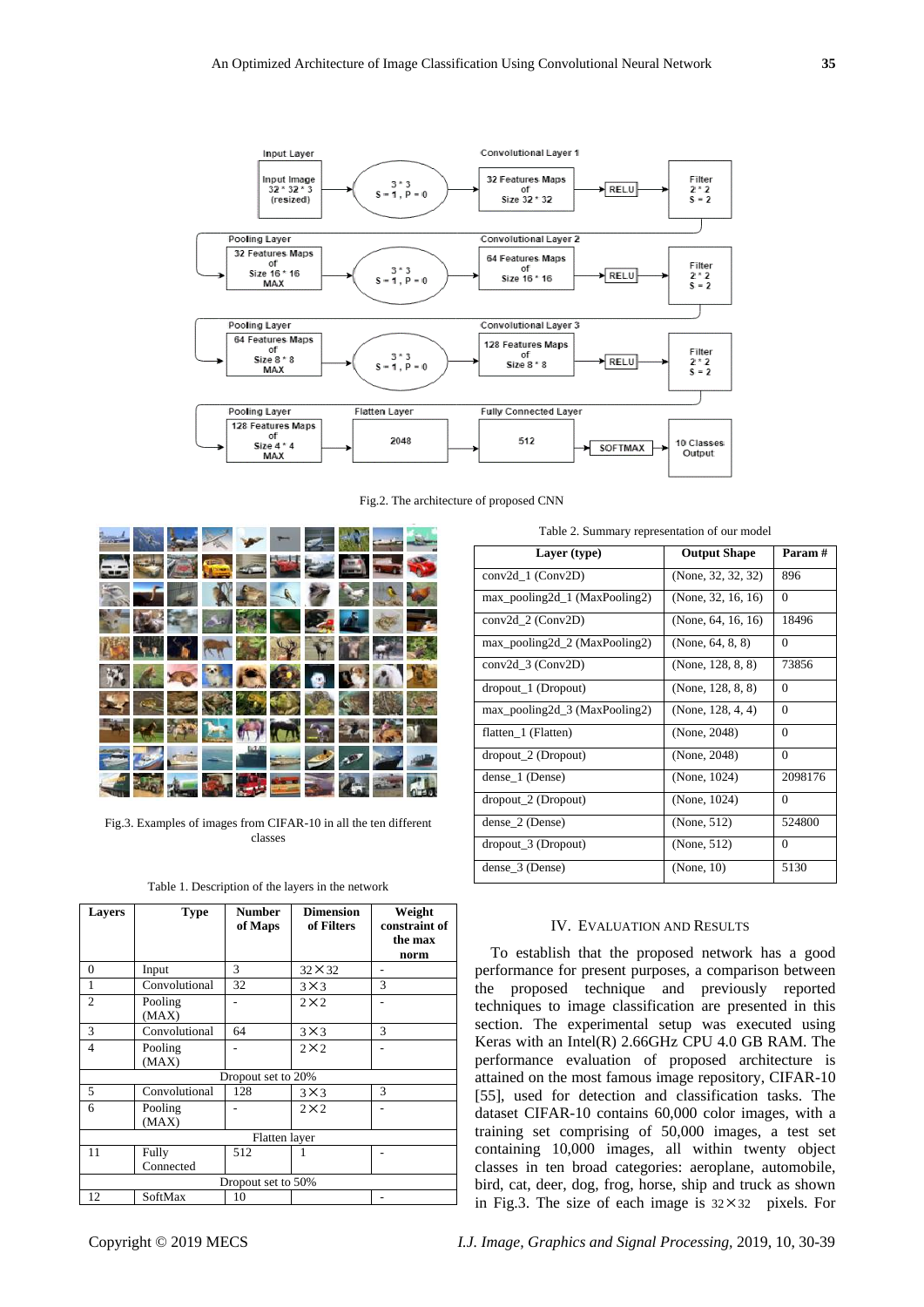training the network, we choose the mini-batch Adam optimizer with a fixed learning rate of 0.001 and batch size of 32 samples. Furthermore, the network uses the binary cross-entropy (BCE) function, also called log loss for learning, as shown in Fig.4 and can be defined in Eq. (1) and Eq. (2). We train on 50,000 samples and test on 10,000 samples. Furthermore, the dropout rate is set to be 0.2 to avoid overfitting in the network.

$$
BCE = -\sum_{i}^{c} t_i \log(f(s)_i)
$$
 (1)

$$
f(s)_i = \frac{e^{s_i}}{\sum_{j}^{c} e^{s_j}}
$$
 (2)



Fig.4. The Cross-Entropy Loss Function

Moreover, the quality of the proposed network was evaluated. The precision (P), recall (R),  $f_1$ -score which is the harmonic mean of P and R) and overall accuracy of the network were derived from the following quantities: objects correctly identified (TP), objects labeled as unfavorable that are actually negative (TN), individuals incorrectly labeled as object (FP) and objects incorrectly labeled as not objects (FN), which were based on the quantities given in Eq.  $(3)$ , Eq.  $(4)$ , Eq.  $(5)$  and Eq.  $(6)$ Mathematically, these were defined as:

$$
P = \frac{\text{TP}}{TP + FP} \times 100\%
$$
 (3)

$$
R = \frac{TP}{TP + FN} \times 100\%
$$
 (4)

$$
F_1 = 2 \times \frac{P \times R}{P + R} \tag{5}
$$

$$
Accuracy = \frac{TP + TN}{TP + TN + FP + FN} \times 100\% \tag{6}
$$

Table 3. Overall accuracy of the proposed network as compared to existing methods on CIFAR-10

| <b>Methods</b>                     | Accuracy %   |
|------------------------------------|--------------|
| Logistic Regression (Softmax) [56] | 40.76        |
| KNN classifier [56,57]             | 22.84, 38.6  |
| Patternet [58]                     | 41.325       |
| SVM [56,59]                        | 55.22, 33.54 |
| md et al. [60]                     | 75.86        |
| Author's                           | 78.29        |

Table 4. Performance of the proposed network on 10 classes of CIFAR

| Name       | <b>Precision</b><br>(Correctness) | Recall<br>(Completeness) | $f_1$ – score |
|------------|-----------------------------------|--------------------------|---------------|
| Airplane   | 82.00                             | 82.5                     | 82.2          |
| Automobile | 87.83                             | 88.8                     | 88.3          |
| Bird       | 79.43                             | 61.4                     | 69.2          |
| Cat        | 62.53                             | 61.1                     | 61.8          |
| Deer       | 67.61                             | 80.8                     | 73.6          |
| Dog        | 71.33                             | 68.2                     | 69.7          |
| Frog       | 82.42                             | 84.9                     | 83.6          |
| Horse      | 81.72                             | 81.4                     | 81.5          |
| Ship       | 87.48                             | 88.1                     | 87.7          |
| Truck      | 81.69                             | 85.7                     | 83.6          |

In summary, Table 3 and Table 4 shows the performance evaluation of the proposed network. It can be seen from Table 3; The proposed network yields the best performance result compared to other approaches with a classification accuracy of 78.29 %. The results achieved are quite robust and reliable, which provides meaningful insight into the classification efficiency of the images. Furthermore, Table 4 depicts the quantitative stats to measure quality performance evaluation of the proposed network. The network performance measured by criterions for precision, recall rate, and  $f_1$  -score. The said measures of measurement criterion are more indicative of examining "How efficiently the network can classify objects in comparison to other quality assessment measures addressed in the existing literature. Experimental results of the proposed network achieved high performance for most of the classes between three well-known quality assessment measurement criterions, i.e., precision, recall, and  $f_1$  -score, respectively.

## V. DISCUSSION

Based on these research insights on image classification from CIFAR-10 imagery, this paper introduces a simple deep neural network. The proposed system carries the ability to improve the overall accuracy of image classification process as compared to previous methods (Table 3). Whereas the experimental results are presented in Section IV, the benefits and effects of the proposed model are highlighted while considering the previous methods. Furthermore, experimental results gave more insights into image classification algorithms and recognized as the deep neural network is the most suitable classifier for CIFAR-10. However, it is hard to say which classifier is best and selection of the classifier can be different according to the requirment. Depending on the classification problem the selection of the classifier may differ since there are lots of factors that can lower the classification accuracy.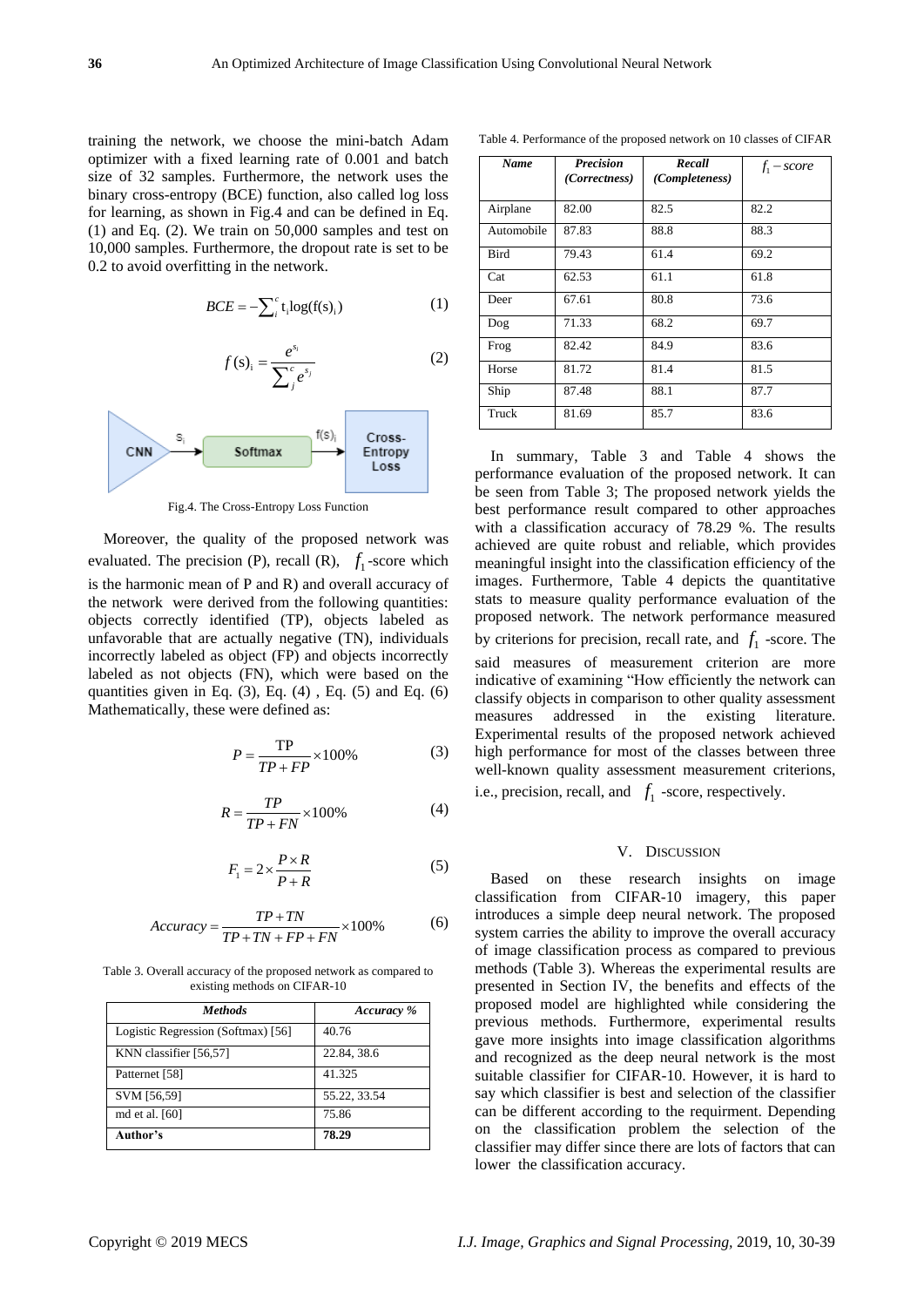In contrast to SoftMax logistic regression, the proposed system performs well for Image classification on CIFAR-10. Besides, it achieved a classification accuracy of 78.29%. The reason behind that the proposed network works well for non-linear and more extensive features obtained from images. Also, it doesn't require non-linear features transformation compared to logistic regression. Furthermore, in comparison to KNN, our network is much efficient in terms of overall classification accuracy. KNN is a simple architecture, but it requires high computational cost to train features. However, the proposed system also requires more computational cost but is very cheap to classify the images once the training of paramerers is acomplished.

Moreover, in comparison to SVM, our network can be trained efficiently, require less memory, run smoothly and easy to tune parameters. Likewise, our system performance is well for the problems with many examples or features, whereas this is considered as a drawback for SVM. Nevertheless, proposed architecture achieved high classification accuracy as compared to SVM.Besides, it is difficult for the SVM to paramtise. However, it outperforms other methods in the Table 3. Extending our results analysis about patternet, it outperforms the techniques discussed in [56,57,59]. Though, it obtained reduced performance considering proposed network. Furthermore, Mark et al [60] proposed an efficient model to classify images on CIFAR-10. The model achieves excellent performance in training at relatively high speed. The technique requires few tunable parameters as compared to others. Yet, in terms of efficacy on classification tasks, our method surpasses the classification accuracy.

As the main objective of this study revolves around the effectiveness in the classification accuracy, the abovediscussed approaches have specific advantages and disadvantages. Still, the proposed model is efficient mainly in-terms of classification accuracy. Based on these research patterns, it is observed that the classification accuracy of the above-discussed methods can be varied for different problems in different situations. To conclude, it is challenging to decide which classifier performs well, which is totally dependent on type of data, size of images, parameter tuning, and so on.

#### VI. CONCLUSION

This paper briefly discusses the basic concepts of CNNs, and their rapid advancement over the past few years in a variety of computer vision applications include image classification, object recognition, object tracking, posture estimation, and so on. Based on these research findings, it is observed that the image classification using deep neural networks can achieve robust performance. However, there are still some issues that need to be addressed appropriately.

Therefore, in this paper, an effort has been made to propose a simple network to address the problem of image classification. The proposed network required less computational cost and consumed low memory. The network improves the classification accuracy and achieves good recognition results as compared to traditional approaches. Furthermore, the performance evaluation of the network depicts that it can be useful for designing a much faster classifier. The proposed network has the ability to solve different problems for a wide variety of applications, where the input to the network is an image. To conclude, this paper help researches, practitioners, and readers to better understand the problem of image classification, and choose the appropriate solution to it.

Furthermore, image classification speed and accuracy can be improved using the application of fractional calculus. In the future, we extend our work to design a network based on a fractional-order differential equation to achieve robust results in image classification.

#### **REFERENCES**

- [1] J. Gareth, W. Daniela, H. Trevor, and T. Rober, *An Introduction to Statistical Learning with Applications in R*. 2000.
- [2] A. M. Andrew, "Second-order Methods for Neural Networks: Fast and Reliable Training Methods for Multi-Layer Perceptrons (Perspectives in Neural Computing Series)," *Kybernetes*. 1998.
- [3] D. Li and W. Chen, "Object tracking with convolutional neural networks and kernelized correlation filters," in *Proceedings of the 29th Chinese Control and Decision Conference, CCDC 2017*, 2017.
- [4] S. Albawi, T. A. Mohammed, and S. Al-Zawi, "Understanding of a convolutional neural network," in *Proceedings of 2017 International Conference on Engineering and Technology, ICET 2017*, 2018.
- [5] L. Cun *et al.*, "Handwritten Digit Recognition with a Back-Propagation Network," in *Advances in Neural Information Processing Systems 2*, 1990.
- [6] Y. LeCun, L. Bottou, Y. Bengio, and P. Haffner, "Gradient-based learning applied to document recognition," *Proc. IEEE*, 1998.
- [7] J. Gu *et al.*, "Recent advances in convolutional neural networks," *Pattern Recognit.*, 2018.
- [8] R. Hecht-Nielsen, "Theory of the backpropagation neural network," *Neural Networks*, 1988.
- [9] A. Krizhevsky *et al.*, "ImageNet Classification with Deep Convolutional Neural Networks Alex," *Proc. 31st Int. Conf. Mach. Learn.*, 2012.
- [10] M. D. Zeiler and R. Fergus, "Visualizing and understanding convolutional networks," in *Lecture Notes in Computer Science (including subseries Lecture Notes in Artificial Intelligence and Lecture Notes in Bioinformatics)*, 2014.
- [11] M. Lin, Q. Chen, and S. Yan, "Network In Network," pp.  $1 - 10$ .
- [12] C. Szegedy *et al.*, "Going deeper with convolutions," in *Proceedings of the IEEE Computer Society Conference on Computer Vision and Pattern Recognition*, 2015.
- [13] D. A. Dumitru Erhan, Christian Szegedy, Alexander Toshev, "Scalable Object Detection using Deep Neural Networks," *IEEE Conf. Comput. Vis. Pattern Recognit.*, vol. 2155–2162, pp. 787–790, 2014.
- [14] J. Dai *et al.*, "Deformable Convolutional Networks," in *Proceedings of the IEEE International Conference on Computer Vision*, 2017.
- [15] K. Simonyan and A. Zisserman, "Very Deep Convolutional Networks for Large-Scale Image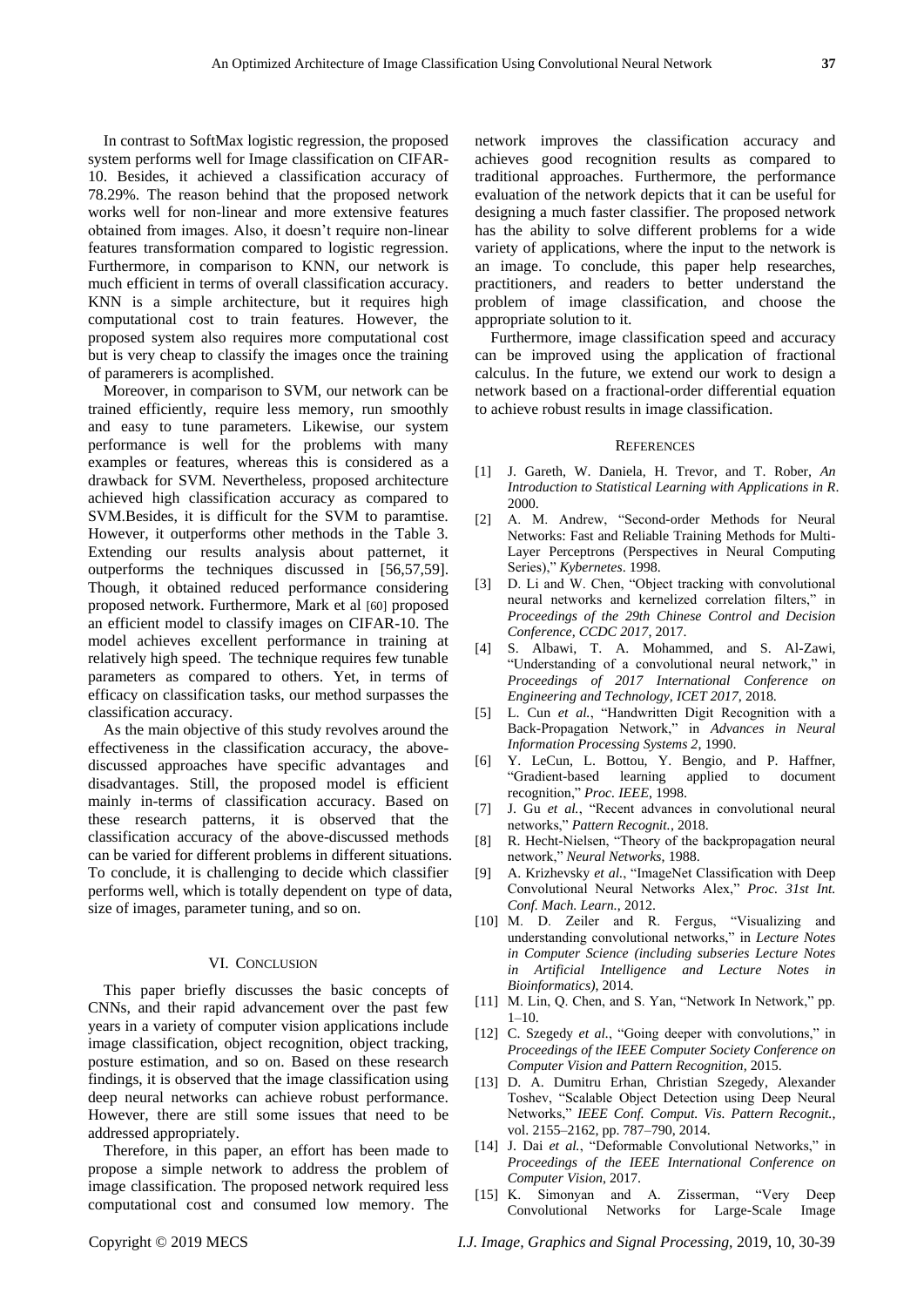Recognition," pp. 1–14, 2014.

- [16] F. N. Iandola, M. W. Moskewicz, K. Ashraf, S. Han, W. J. Dally, and K. Keutzer, "SqueezeNet," *arXiv*, 2016.
- [17] J. Redmon *et al.*, "You Only Look Once: Unified, Real-Time Object Detection," *Adv. Neural Inf. Process. Syst. 27*, 2015.
- [18] J. Gehring, M. Auli, D. Grangier, D. Yarats, and Y. N. Dauphin, "Convolutional Sequence to Sequence Learning,"  $2017$ .
- [19] X. Chen and B. Russell, "PixelNet: Representation of the pixels, by the pixels, and for the pixels."
- [20] M. Aamir, Y. F. Pu, W. A. Abro, H. Naeem, and Z. Rahman, "A hybrid approach for object proposal generation," in *Lecture Notes in Electrical Engineering*, 2019.
- [21] H. Lee, S. Eum, and H. Kwon, "ME R-CNN: Multi-Expert R-CNN for Object Detection."
- [22] R. Girshick, J. Donahue, T. Darrell, U. C. Berkeley, and J. Malik, "R-CNN," *1311.2524v5*, 2014.
- [23] R. Girshick, "Fast R-CNN," *Proc. IEEE Int. Conf. Comput. Vis.*, vol. 2015 Inter, pp. 1440–1448, 2015.
- [24] S. Ren, K. He, R. Girshick, and J. Sun, "Faster R-CNN," *arixv*, 2015.
- [25] R. F. C. Networks and J. Dai, "R-FCN : Object Detection via," *arXiv Prepr.*, 2016.
- [26] W. Liu et al., "SSD: Single shot multibox detector," in *Lecture Notes in Computer Science (including subseries Lecture Notes in Artificial Intelligence and Lecture Notes in Bioinformatics)*, 2016.
- [27] Y. Zhang, Y. Tang, B. Fang, and Z. Shang, "Fast multiobject tracking using convolutional neural networks with tracklets updating," in *2017 International Conference on Security, Pattern Analysis, and Cybernetics, SPAC 2017*, 2018.
- [28] T. Kokul, C. Fookes, S. Sridharan, A. Ramanan, and U. A. J. Pinidiyaarachchi, "Gate connected convolutional neural network for object tracking," in *Proceedings - International Conference on Image Processing, ICIP*, 2018.
- [29] X. Ren, K. Chen, X. Yang, Y. Zhou, J. He, and J. Sun, "A novel scene text detection algorithm based on convolutional neural network," in *VCIP 2016 - 30th Anniversary of Visual Communication and Image Processing*, 2017.
- [30] Y. Nagaoka, T. Miyazaki, Y. Sugaya, and S. Omachi, "Text Detection by Faster R-CNN with Multiple Region Proposal Networks," in *Proceedings of the International Conference on Document Analysis and Recognition, ICDAR*, 2018.
- [31] Z. Rahman, Y. F. Pu, M. Aamir, and F. Ullah, "A framework for fast automatic image cropping based on deep saliency map detection and gaussian filter," *Int. J. Comput. Appl.*, 2019.
- [32] H. Misaghi, R. A. Moghadam, and K. Madani, "Convolutional neural network for saliency detection in images," *2018 6th Iran. Jt. Congr. Fuzzy Intell. Syst. CFIS 2018*, vol. 2018-Janua, no. February, pp. 17–19, 2018.
- [33] G. Li and Y. Yu, "Visual saliency detection based on multiscale deep CNN features," *IEEE Trans. Image Process.*, 2016.
- [34] X. Li *et al.*, "DeepSaliency: Multi-Task Deep Neural Network Model for Salient Object Detection," *IEEE Trans. Image Process.*, 2016.
- [35] M. Iyyer, "Deep Learning for Visual Question Answering," *Slides*, no. November, pp. 1–7, 2015.
- [36] H. Noh, P. H. Seo, and B. Han, "Image question answering using convolutional neural network with

dynamic parameter prediction," in *Proceedings of the IEEE Computer Society Conference on Computer Vision and Pattern Recognition*, 2016.

- [37] A. Bearman and C. Dong, "Human Pose Estimation and Activity Classification Using Convolutional Neural Networks," *Stanford CS231n*, 2015.
- [38] A. Toshev and C. Szegedy, "DeepPose: Human pose estimation via deep neural networks," in *Proceedings of the IEEE Computer Society Conference on Computer Vision and Pattern Recognition*, 2014.
- [39] X. Liu, "Head pose Estimation Using Convolutional Neural Networks," 2016.
- [40] T. Pfister, K. Simonyan, J. Charles, and A. Zisserman, "Deep convolutional neural networks for efficient pose estimation in gesture videos," in *Lecture Notes in Computer Science (including subseries Lecture Notes in Artificial Intelligence and Lecture Notes in Bioinformatics)*, 2015.
- [41] H. Vu, E. Cheng, R. Wilkinson, and M. Lech, "On the use of convolutional neural networks for graphical modelbased human pose estimation," in *Proceedings - 2017 International Conference on Recent Advances in Signal Processing, Telecommunications and Computing, SigTelCom 2016*, 2017.
- [42] C. Bin Jin, S. Li, T. D. Do, and H. Kim, "Real-time human action recognition using CNN over temporal images for static video surveillance cameras," in *Lecture Notes in Computer Science (including subseries Lecture Notes in Artificial Intelligence and Lecture Notes in Bioinformatics)*, 2015.
- [43] M. Wang, "Human Action Recognition Using CNN and BoW Methods t-Distributed Stochastic Neighbor Embedding," vol. 2012, 2016.
- [44] M. Ravanbakhsh, H. Mousavi, M. Rastegari, V. Murino, and L. S. Davis, "Action Recognition with Image Based CNN Features," 2015.
- [45] L. Sun, K. Jia, D. Y. Yeung, and B. E. Shi, "Human action recognition using factorized spatio-temporal convolutional networks," in *Proceedings of the IEEE International Conference on Computer Vision*, 2015.
- [46] E. P. Ijjina and C. Krishna Mohan, "Hybrid deep neural network model for human action recognition," *Appl. Soft Comput. J.*, 2016.
- [47] M. Liang, X. Hu, and B. Zhang, "Convolutional Neural Networks with Intra-layer Recurrent Connections for Scene Labeling," *Adv. Neural Inf. Process. Syst.*, 2015.
- [48] D. Eigen and R. Fergus, "Nonparametric image parsing using adaptive neighbor sets," in *Proceedings of the IEEE Computer Society Conference on Computer Vision and Pattern Recognition*, 2012.
- [49] C. Liu, J. Yuen, and A. Torralba, "Nonparametric scene parsing via label transfer," in *Dense Image Correspondences for Computer Vision*, 2015.
- [50] S. Gould, R. Fulton, and D. Koller, "Decomposing a scene into geometric and semantically consistent regions," in *Proceedings of the IEEE International Conference on Computer Vision*, 2009.
- [51] V. S. Lempitsky, A. Vedaldi, and A. Zisserman, "A Pylon Model for Semantic Segmentation," *Nips'11*, 2011.
- [52] C. Farabet, C. Couprie, L. Najman, and Y. Lecun, "Learning hierarchical features for scene labeling," *IEEE Trans. Pattern Anal. Mach. Intell.*, 2013.
- [53] E. Fromont, R. Emonet, T. Kekec, A. Trémeau, and C. Wolf, "Contextually Constrained Deep Networks for Scene Labeling," 2015.
- [54] M. A. Islam, N. Bruce, and Y. Wang, "Dense image labeling using Deep Convolutional Neural Networks," in